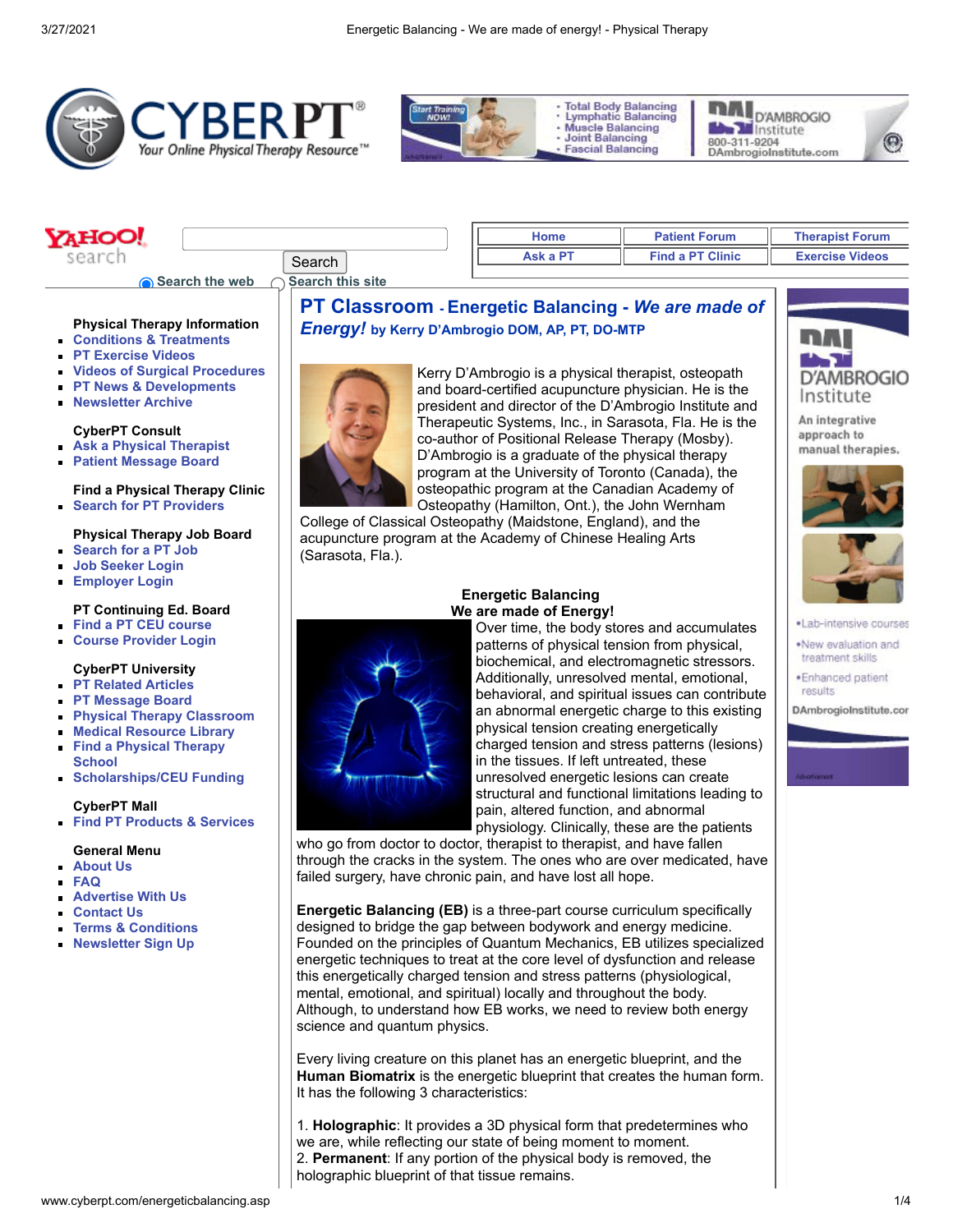3/27/2021 Energetic Balancing - We are made of energy! - Physical Therapy

3. **Multidimensional**: It not only represents the physical form but also the vibrational energetic aspects of the emotional and mental planes.

The Hologram associated with the Human Biomatrix is identical to the physical human body (organism) and has the same structural organization: biological, chemical, and quantum.

# **Biological Structure**

The human biological structure consists of organ systems (musculosketal, urinary, digestive, etc.). Each organ systems is composed of organs, and organs are composed of tissues. In the human body, there are the following four types of tissues: endothelial tissue (skin, lining of blood vessels and cavities), muscle tissue (cardia, smooth and skeletal), neural tissue (neurons and glial tissue) and connective tissue (loose/dense, adipose, bone, cartilage, blood, and lymph). These tissues are composed of cells, and although different, each cell has similar characteristics and is composed of organelles.

#### **Chemical Structure**

Organelles are made of chemically bound biomolecules, which are protein, fats, carbohydrates, and nucleic acids. Each biomolecule is made of smaller molecules, and small molecules are made of chemical elements. These elements are made of atoms, which were once considered the smallest fundamental particle and thought to make up everything in the world. However, later it was discovered that the atom is not the smallest fundamental unit of matter, but there is yet something even smaller.

### **Quantum Structure**

The quantum structure begins inside an atom and consists of the subatomic particles that form the nucleus of the atom (protons and neutrons) and its massive atomic cloud of orbiting electrons. If the atomic nucleus were the size of a small pearl, the electron cloud would be the size of a football field. This makes the atom appear as if it is full of empty space, but in fact, that space is full of vibrating energy located within that electron cloud. Within the atomic nucleus, the protons and neutrons are made up of quarks (up and down) spinning around at the speed of light and creating vibrational energy that creates mass. In reality, we are composed of 100 trillion cells, and each cell is made up of a 100 trillion atoms. These atoms are comprised of electrons and quarks (up and down), which is mostly vibrational energy. So, one could say that since the Human Organism is composed of fundamental particles, and fundamental particles are units of dynamic energy, then the human body is also comprised of **dynamic units of energy**.

From an Energy Medicine perspective, energy refers to subtle imperceptible forces, frequently described as a vital force or life force, that flows through the body. Since all matter and psychological processes (thought, beliefs, emotions, and consciousness) are composed of energy, it can be said that the physical body is the manifestation or representation of an energy field made of superimposed dynamic segments of vibration. In that light, everything, in some subtle way, moves. Nothing rests. Everything alive vibrates and pulses with the flow of life force that pervades the universe. Life is movement, and when this movement is disturbed, there is dis-ease. An excessive, deficient, or obstructed energy flow creates disease and dysfunction, whereas balanced energy flow promotes health and homeostasis.

Now that we know the human organism and all we see is made of energy, we now need to look at the principles of quantum physics to understand this further. Quantum Physics states that mass and energy are interchangeable, and consequently, that mass is merely a manifestation of energy. This means that everything, including humans, is simply energy stored in mass particle form.

According to Quantum Mechanics, energy can appear in both wave and particle form. The wave form represents potential, whereas the particle is the manifested form of one of those potentials. The observation that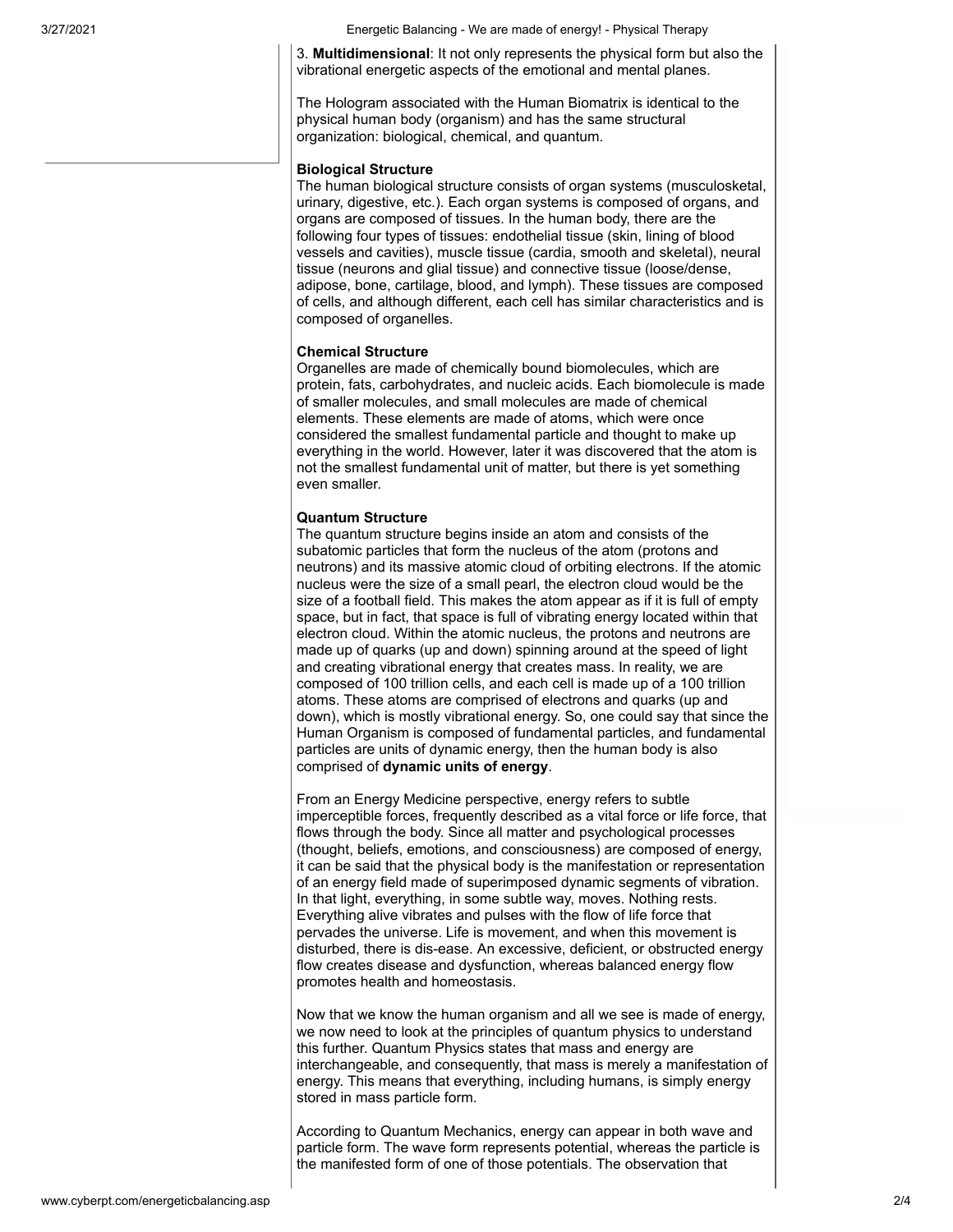3/27/2021 Energetic Balancing - We are made of energy! - Physical Therapy

collapses that potential into physical form comes from our experiences, conditioning, expectations, thoughts, and beliefs. The physical body is therefore a manifested form of potential in particle form. Once observation causes a wave to take particle form, the other possibilities or probabilities cease to exist. The role of an energy worker is to observe alternate potentials that may be available to the client. The observation of an alternate potential provides the opportunity for attention and energy to shift from fixed particle form back to a wave of possibility, and this is where change can occur. The aim is to balance these excess, deficient, or stagnant subtle energy fields to improve energy flow and promote health.

EB is a supportive treatment approach that addresses the body as a total unit while supporting the innate ability of the body to heal. This concept of holism refers to the physical representation of the sum of the structural, physiological, energetic, mental, emotional, behavioral, spiritual, consciousness, and environmental influences. This is also known as the "Total Body Lesion." As the body accumulates acute and chronic stress patterns, tension from unresolved mental, emotional, behavioral, and spiritual/consciousness issues can lead to pain, poor posture, restricted range of motion, and altered function.

The EB Treatment Approach includes an evaluation, principle-based treatment, and re-evaluation. Evaluation and re-evaluation are used to not only identify the total body energetic lesion but to also measure the effectiveness of the energetic balancing treatment. Doing this, builds both confidence and credibility as a practitioner. Principle-based treatment utilizes techniques that treat the physical, mental, emotional, behavioral, spiritual/consciousness factors, and environmental influences on the patient. By using a treatment approach that addresses the total body, treatment will be more efficient and outcomes more effective increasing the likelihood of helping those hopeless patients.

The D'Ambrogio Institute offers three classes in the Energetic Balancing Curriculum. Each class explores the science behind Energetic Balancing and

teaches evaluation pre- and post-treatment to measure the subtle changes

and the effectiveness of this technique. Class participants will learn how to form energetic holograms of the physical lesion for the application of the principle-based treatment.

**Level 1, Energetic Balancing Musculoskeletal (EBMS)**, teaches how to evaluate and treat energetic lesions in the musculoskeletal system (fasciae, muscles, diaphragms, bones, joints, sutures, meninges, and foreign objects) at a single location. Additionally, instruction includes how to perform energetic self-treatment sessions, face to face treatment sessions, and remote treatment sessions. No Prerequisite.

**Level 2, Energetic Balancing Mind Body (EBMB)**, expands on the content presented in EBMS by including instruction on how to evaluate and treat energetic lesions in the viscera and endocrine glands at multiple locations. This course introduces Internal Factors (thoughts, beliefs, emotions, and behaviors), and how these factors can influence physical health. Instruction includes how to perform energetic self-treatment sessions, face to face treatment sessions, and remote treatment sessions. Prerequisite EB1-MS.

**Level 3, Energetic Body Total Body (EBTB)**, expands on previous content by including instruction on how to evaluate and treat energetic lesions throughout the supporting physical (nervous, arteriovenous, and lymphatic systems) and emotional/energetic networks (chakras and acupuncture meridians) of the body. This course examines External Factors and the concept of Consciousness, and how both can influence the total body lesion. Treatment locations include fascial chains, regions, imagery, and combinations of the total body energy systems. Additional activation tools are introduced. Instruction includes how to perform energetic self-treatment sessions, face to face treatment sessions, and remote treatment sessions. **Prerequisite EB1-MS and EB2-MB**.